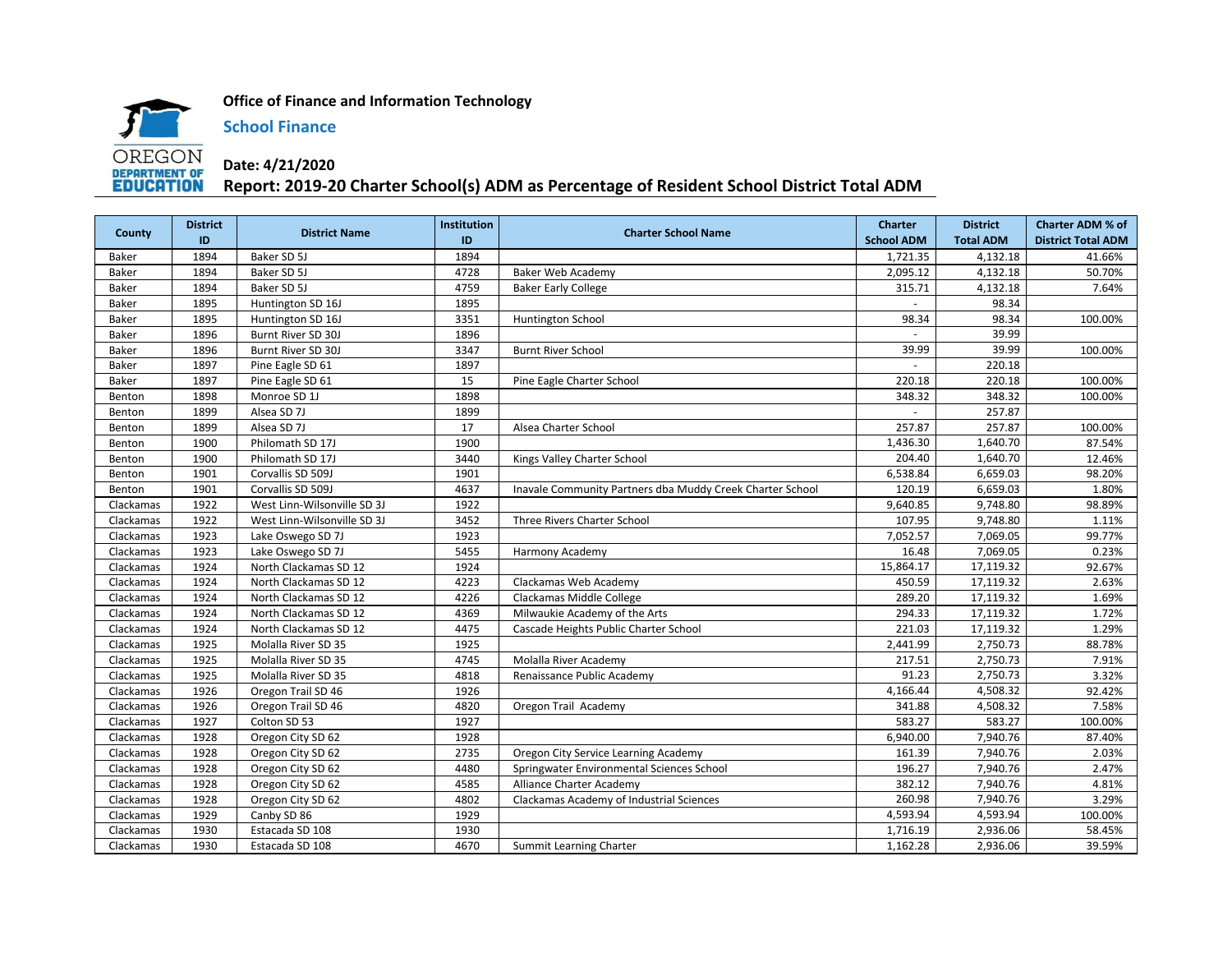|           | <b>District</b> |                                 | <b>Institution</b> |                                       | <b>Charter</b>           | <b>District</b>  | <b>Charter ADM % of</b>   |
|-----------|-----------------|---------------------------------|--------------------|---------------------------------------|--------------------------|------------------|---------------------------|
| County    | ID              | <b>District Name</b>            | ID                 | <b>Charter School Name</b>            | <b>School ADM</b>        | <b>Total ADM</b> | <b>District Total ADM</b> |
| Clackamas | 1930            | Estacada SD 108                 | 4760               | Summit Community College High School  | 57.59                    | 2,936.06         | 1.96%                     |
| Clackamas | 1931            | Gladstone SD 115                | 1931               |                                       | 1,923.26                 | 1,923.26         | 100.00%                   |
| Clatsop   | 1933            | Astoria SD 1                    | 1933               |                                       | 1,865.67                 | 1,865.67         | 100.00%                   |
| Clatsop   | 1934            | Jewell SD 8                     | 1934               |                                       | 148.00                   | 148.00           | 100.00%                   |
| Clatsop   | 1935            | Seaside SD 10                   | 1935               |                                       | 1,565.94                 | 1,609.95         | 97.27%                    |
| Clatsop   | 1935            | Seaside SD 10                   | 5385               | The Cannon Beach Academy              | 44.01                    | 1,609.95         | 2.73%                     |
| Clatsop   | 1936            | Warrenton-Hammond SD 30         | 1936               |                                       | 1,018.65                 | 1,018.65         | 100.00%                   |
| Clatsop   | 2262            | Knappa SD 4                     | 2262               |                                       | 496.41                   | 496.41           | 100.00%                   |
| Columbia  | 1944            | Scappoose SD 1J                 | 1944               |                                       | 2,112.43                 | 2,397.21         | 88.12%                    |
| Columbia  | 1944            | Scappoose SD 1J                 | 4221               | South Columbia Family School          | 71.18                    | 2,397.21         | 2.97%                     |
| Columbia  | 1945            | Clatskanie SD 6J                | 1945               |                                       | 705.79                   | 705.79           | 100.00%                   |
| Columbia  | 1946            | Rainier SD 13                   | 1946               |                                       | 856.46                   | 902.74           | 94.87%                    |
| Columbia  | 1946            | Rainier SD 13                   | 4234               | North Columbia Academy                | 46.28                    | 902.74           | 5.13%                     |
| Columbia  | 1947            | Vernonia SD 47J                 | 1947               |                                       | 562.47                   | 562.47           | 100.00%                   |
| Columbia  | 1948            | St Helens SD 502                | 1948               |                                       | 2,593.10                 | 2,785.82         | 93.08%                    |
| Columbia  | 1948            | St Helens SD 502                | 4602               | St Helens Arthur Academy              | 192.72                   | 2,785.82         | 6.92%                     |
| Coos      | 1964            | Coquille SD 8                   | 1964               |                                       | 1,268.18                 | 1,268.18         | 100.00%                   |
| Coos      | 1965            | Coos Bay SD 9                   | 1965               |                                       | 2,952.31                 | 3,237.61         | 91.19%                    |
| Coos      | 1965            | Coos Bay SD 9                   | 3615               | Lighthouse Charter School             | 219.35                   | 3,237.61         | 6.78%                     |
| Coos      | 1965            | Coos Bay SD 9                   | 4079               | Resource Link Charter School          | 65.95                    | 3,237.61         | 2.04%                     |
| Coos      | 1966            | North Bend SD 13                | 1966               |                                       | 2,236.03                 | 4,188.49         | 53.39%                    |
| Coos      | 1966            | North Bend SD 13                | 4690               | Oregon Virtual Academy                | 1,952.46                 | 4,188.49         | 46.61%                    |
| Coos      | 1967            | Powers SD 31                    | 1967               |                                       | 112.16                   | 112.16           | 100.00%                   |
| Coos      | 1968            | Myrtle Point SD 41              | 1968               |                                       | 510.08                   | 510.08           | 100.00%                   |
| Coos      | 1969            | Bandon SD 54                    | 1969               |                                       | 655.99                   | 655.99           | 100.00%                   |
| Crook     | 1970            | Crook County SD                 | 1970               |                                       | 2,807.36                 | 3,019.12         | 92.99%                    |
| Crook     | 1970            | Crook County SD                 | 223                | Powell Butte Community Charter School | 211.76                   | 3,019.12         | 7.01%                     |
| Curry     | 1972            | Central Curry SD 1              | 1972               |                                       | 471.24                   | 471.24           | 100.00%                   |
| Curry     | 1973            | Port Orford-Langlois SD 2CJ     | 1973               |                                       | 226.96                   | 226.96           | 100.00%                   |
| Curry     | 1974            | Brookings-Harbor SD 17C         | 1974               |                                       | 1,516.99                 | 1,516.99         | 100.00%                   |
| Deschutes | 1976            | Bend-LaPine Administrative SD 1 | 1976               |                                       | 18,111.92                | 18,463.54        | 98.10%                    |
| Deschutes | 1976            | Bend-LaPine Administrative SD 1 | 5309               | Bend International School             | 198.72                   | 18,463.54        | 1.08%                     |
| Deschutes | 1976            | Bend-LaPine Administrative SD 1 | 5384               | Desert Sky Montessori                 | 152.90                   | 18,463.54        | 0.83%                     |
| Deschutes | 1977            | Redmond SD 2J                   | 1977               |                                       | 6,434.71                 | 7,323.69         | 87.86%                    |
| Deschutes | 1977            | Redmond SD 2J                   | 4729               | Redmond Proficiency Academy           | 888.98                   | 7,323.69         | 12.14%                    |
| Deschutes | 1978            | Sisters SD 6                    | 1978               |                                       | 1,105.18                 | 1,105.18         | 100.00%                   |
| Douglas   | 1990            | Oakland SD 1                    | 1990               |                                       | 632.89                   | 632.89           | 100.00%                   |
| Douglas   | 1991            | Douglas County SD 4             | 1991               |                                       | 5,784.23                 | 5,968.51         | 96.91%                    |
| Douglas   | 1991            | Douglas County SD 4             | 4391               | Phoenix School                        | 184.28                   | 5,968.51         | 3.09%                     |
| Douglas   | 1992            | Glide SD 12                     | 1992               |                                       | 752.39                   | 752.39           | 100.00%                   |
| Douglas   | 1993            | Douglas County SD 15            | 1993               |                                       | $\equiv$                 | 201.71           |                           |
| Douglas   | 1993            | Douglas County SD 15            | 3348               | Days Creek Charter School             | 201.71                   | 201.71           | 100.00%                   |
| Douglas   | 1994            | South Umpqua SD 19              | 1994               |                                       | 1,498.86                 | 1,498.86         | 100.00%                   |
| Douglas   | 1995            | Camas Valley SD 21J             | 1995               |                                       | ÷.                       | 208.06           |                           |
| Douglas   | 1995            | Camas Valley SD 21J             | 3400               | Camas Valley School                   | 208.06                   | 208.06           | 100.00%                   |
| Douglas   | 1996            | North Douglas SD 22             | 1996               |                                       | 318.51                   | 318.51           | 100.00%                   |
| Douglas   | 1997            | Yoncalla SD 32                  | 1997               |                                       | 256.84                   | 256.84           | 100.00%                   |
| Douglas   | 1998            | Elkton SD 34                    | 1998               |                                       | $\overline{\phantom{a}}$ | 232.78           |                           |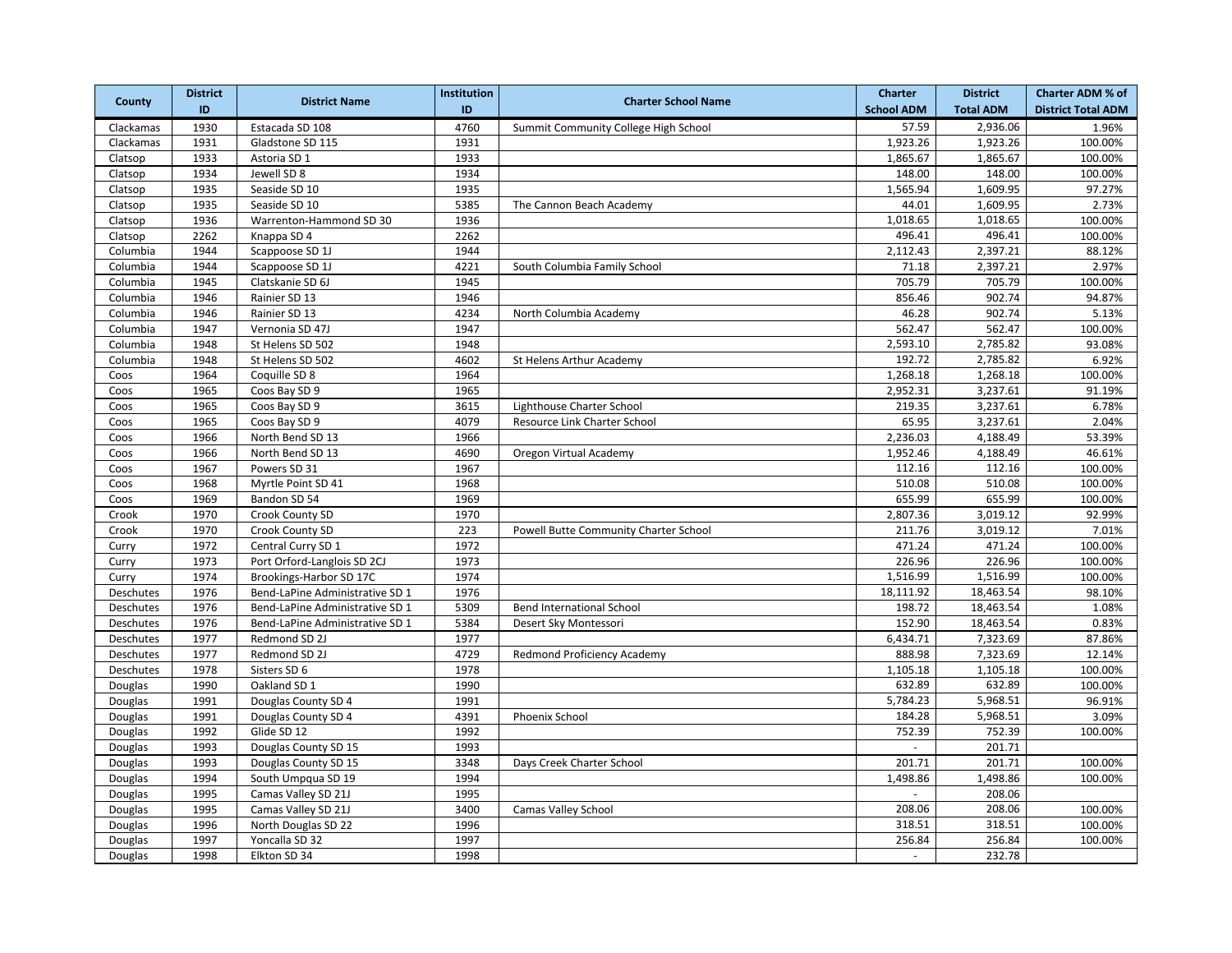|                   | <b>District</b> |                                | <b>Institution</b> |                                      | <b>Charter</b>    | <b>District</b>       | <b>Charter ADM % of</b>   |
|-------------------|-----------------|--------------------------------|--------------------|--------------------------------------|-------------------|-----------------------|---------------------------|
| County            | ID              | <b>District Name</b>           | ID                 | <b>Charter School Name</b>           | <b>School ADM</b> | <b>Total ADM</b>      | <b>District Total ADM</b> |
| Douglas           | 1998            | Elkton SD 34                   | 302                | Elkton Charter School                | 232.78            | 232.78                | 100.00%                   |
| Douglas           | 1999            | Riddle SD 70                   | 1999               |                                      | 390.97            | 390.97                | 100.00%                   |
| Douglas           | 2000            | Glendale SD 77                 | 2000               |                                      | 189.07            | 283.51                | 66.69%                    |
| Douglas           | 2000            | Glendale SD 77                 | 307                | Glendale Community Charter School    | 94.44             | 283.51                | 33.31%                    |
| Douglas           | 2001            | Reedsport SD 105               | 2001               |                                      | 348.69            | 609.94                | 57.17%                    |
| Douglas           | 2001            | Reedsport SD 105               | 310                | Reedsport Community Charter School   | 261.25            | 609.94                | 42.83%                    |
| Douglas           | 2002            | Winston-Dillard SD 116         | 2002               |                                      | 1,378.54          | 1,378.54              | 100.00%                   |
| Douglas           | 2003            | Sutherlin SD 130               | 2003               |                                      | 1,386.38          | 1,386.38              | 100.00%                   |
| Gilliam           | 2005            | Arlington SD 3                 | 2005               |                                      | $\sim$            | 172.22                |                           |
| Gilliam           | 2005            | Arlington SD 3                 | 323                | Arlington Community Charter School   | 172.22            | 172.22                | 100.00%                   |
| Gilliam           | 2006            | Condon SD 25J                  | 2006               |                                      | 138.10            | 138.10                | 100.00%                   |
| Grant             | 2008            | John Day SD 3                  | 2008               |                                      | 582.94            | 582.94                | 100.00%                   |
| Grant             | 2009            | Prairie City SD 4              | 2009               |                                      | 172.25            | 172.25                | 100.00%                   |
| Grant             | 2010            | Monument SD 8                  | 2010               |                                      | 49.49             | 49.49                 | 100.00%                   |
| Grant             | 2011            | Dayville SD 16J                | 2011               |                                      | 53.89             | 53.89                 | 100.00%                   |
| Grant             | 2012            | Long Creek SD 17               | 2012               |                                      | 38.31             | 38.31                 | 100.00%                   |
| Harney            | 2014            | Harney County SD 3             | 2014               |                                      | 829.18            | 829.18                | 100.00%                   |
| Harney            | 2015            | Harney County SD 4             | 2015               |                                      | 123.21            | 598.13                | 20.60%                    |
| Harney            | 2015            | Harney County SD 4             | 5446               | Oregon Family School                 | 474.92            | 598.13                | 79.40%                    |
| Harney            | 2016            | Pine Creek SD 5                | 2016               |                                      | 3.88              | 3.88                  | 100.00%                   |
| Harney            | 2017            | Diamond SD 7                   | 2017               |                                      | 4.00              | 4.00                  | 100.00%                   |
| Harney            | 2018            | Suntex SD 10                   | 2018               |                                      | 3.46              | 3.46                  | 100.00%                   |
| Harney            | 2019            | Drewsey SD 13                  | 2019               |                                      | 5.63              | 5.63                  | 100.00%                   |
| Harney            | 2020            | Frenchglen SD 16               | 2020               |                                      | 2.69              | 2.69                  | 100.00%                   |
| Harney            | 2020            | Frenchglen SD 16               | 4702               | Silvies River Charter School         |                   | 2.69                  |                           |
| Harney            | 2021            | Double O SD 28                 | 2021               |                                      | 7.00              | 7.00                  | 100.00%                   |
| Harney            | 2022            | South Harney SD 33             | 2022               |                                      | 14.46             | 14.46                 | 100.00%                   |
| Harney            | 2023            | Harney County Union High SD 1J | 2023               |                                      | 84.61             | 648.60                | 13.05%                    |
| Harney            | 2023            | Harney County Union High SD 1J | 4702               | Silvies River Charter School         | 563.99            | 648.60                | 86.95%                    |
| <b>Hood River</b> | 2024            | <b>Hood River County SD</b>    | 2024               |                                      | 4,003.28          | 4,003.28              | 100.00%                   |
| Jackson           | 2039            | Phoenix-Talent SD 4            | 2039               |                                      | 2,501.33          | 2,589.77              | 96.59%                    |
| Jackson           | 2039            | Phoenix-Talent SD 4            | 3247               | Armadillo Technical Institute        | 88.44             | 2,589.77              | 3.41%                     |
| Jackson           | 2041            | Ashland SD 5                   | 2041               |                                      | 2,796.99          | 2,796.99              | 100.00%                   |
| Jackson           | 2042            | Central Point SD 6             | 2042               |                                      | 4,808.96          | 4,808.96              | 100.00%                   |
| Jackson           | 2043            | Eagle Point SD 9               | 2043               |                                      | 3,787.52          | $\overline{4,}104.29$ | 92.28%                    |
| Jackson           | 2043            | Eagle Point SD 9               | 5251               | Crater Lake Charter Academy          | 316.77            | 4,104.29              | 7.72%                     |
| Jackson           | 2044            | Rogue River SD 35              | 2044               |                                      | 902.42            | 1,088.59              | 82.90%                    |
| Jackson           | 2044            | Rogue River SD 35              | 4856               | Rivers Edge Academy Charter School   | 186.17            | 1,088.59              | 17.10%                    |
| Jackson           | 2045            | Prospect SD 59                 | 2045               |                                      | $\sim$            | 210.58                |                           |
| Jackson           | 2045            | Prospect SD 59                 | 3356               | Prospect Charter School              | 210.58            | 210.58                | 100.00%                   |
| Jackson           | 2046            | Butte Falls SD 91              | 2046               |                                      | $\sim$            | 218.32                |                           |
| Jackson           | 2046            | Butte Falls SD 91              | 406                | <b>Butte Falls Charter School</b>    | 218.32            | 218.32                | 100.00%                   |
| Jackson           | 2047            | Pinehurst SD 94                | 2047               |                                      | 14.98             | 14.98                 | 100.00%                   |
| Jackson           | 2048            | Medford SD 549C                | 2048               |                                      | 12,570.89         | 14,343.75             | 87.64%                    |
| Jackson           | 2048            | Medford SD 549C                | 4593               | Madrone Trail Public Charter School  | 227.99            | 14,343.75             | 1.59%                     |
| Jackson           | 2048            | Medford SD 549C                | 4821               | Logos Public Charter School          | 966.60            | 14,343.75             | 6.74%                     |
| Jackson           | 2048            | Medford SD 549C                | 5205               | Kids Unlimited Academy               | 462.87            | 14,343.75             | 3.23%                     |
| Jackson           | 2048            | Medford SD 549C                | 5304               | The Valley School of Southern Oregon | 115.40            | 14,343.75             | 0.80%                     |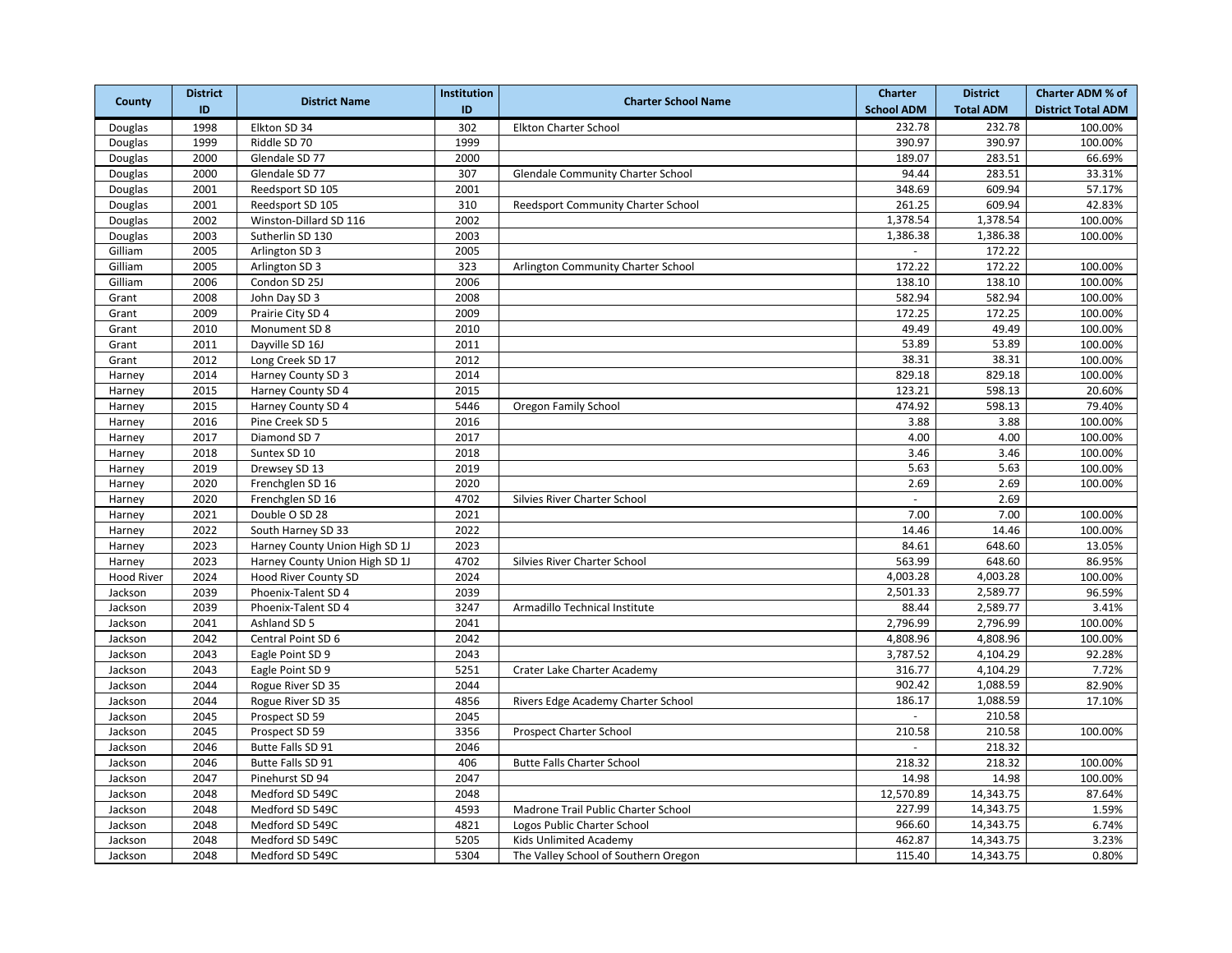|           | <b>District</b> |                                  | <b>Institution</b> |                                        | <b>Charter</b>    | <b>District</b>       | <b>Charter ADM % of</b>   |
|-----------|-----------------|----------------------------------|--------------------|----------------------------------------|-------------------|-----------------------|---------------------------|
| County    | ID              | <b>District Name</b>             | ID                 | <b>Charter School Name</b>             | <b>School ADM</b> | <b>Total ADM</b>      | <b>District Total ADM</b> |
| Jefferson | 2050            | Culver SD 4                      | 2050               |                                        | 688.09            | 688.09                | 100.00%                   |
| Jefferson | 2051            | Ashwood SD 8                     | 2051               |                                        | 7.00              | 7.00                  | 100.00%                   |
| Jefferson | 2052            | Black Butte SD 41                | 2052               |                                        | 25.65             | 25.65                 | 100.00%                   |
| Jefferson | 2053            | Jefferson County SD 509J         | 2053               |                                        | 2,839.07          | 2,839.07              | 100.00%                   |
| Josephine | 2054            | Grants Pass SD 7                 | 2054               |                                        | 6,129.15          | 6,129.15              | 100.00%                   |
| Josephine | 2055            | Three Rivers/Josephine County SD | 2055               |                                        | 4,480.94          | 4,755.97              | 94.22%                    |
| Josephine | 2055            | Three Rivers/Josephine County SD | 4823               | Sunny Wolf Charter School              | 112.49            | 4,755.97              | 2.37%                     |
| Josephine | 2055            | Three Rivers/Josephine County SD | 5063               | <b>Woodland Charter School</b>         | 162.54            | 4,755.97              | 3.42%                     |
| Klamath   | 2056            | Klamath Falls City Schools       | 2056               |                                        | 2,734.22          | 2,914.03              | 93.83%                    |
| Klamath   | 2056            | Klamath Falls City Schools       | 4545               | EagleRidge High School                 | 179.81            | 2,914.03              | 6.17%                     |
| Klamath   | 2057            | Klamath County SD                | 2057               |                                        | 6,715.87          | 6,764.73              | 99.28%                    |
| Klamath   | 2057            | Klamath County SD                | 4581               | Sage Community School                  | 48.86             | 6,764.73              | 0.72%                     |
| Lake      | 2059            | Lake County SD 7                 | 2059               |                                        | 726.58            | 726.58                | 100.00%                   |
| Lake      | 2060            | Paisley SD 11                    | 2060               |                                        |                   | 202.00                |                           |
| Lake      | 2060            | Paisley SD 11                    | 3360               | Paisley School                         | 202.00            | 202.00                | 100.00%                   |
| Lake      | 2061            | North Lake SD 14                 | 2061               |                                        | 222.15            | 222.15                | 100.00%                   |
| Lake      | 2062            | Plush SD 18                      | 2062               |                                        | 9.81              | 9.81                  | 100.00%                   |
| Lake      | 2063            | Adel SD 21                       | 2063               |                                        | 11.53             | 11.53                 | 100.00%                   |
| Lane      | 2081            | Pleasant Hill SD 1               | 2081               |                                        | 1,027.60          | 1,027.60              | 100.00%                   |
| Lane      | 2082            | Eugene SD 4J                     | 2082               |                                        | 16,264.10         | 17,095.11             | 95.14%                    |
| Lane      | 2082            | Eugene SD 4J                     | 507                | <b>Coburg Community Charter School</b> | 221.96            | 17,095.11             | 1.30%                     |
| Lane      | 2082            | Eugene SD 4J                     | 1861               | Twin Rivers Charter School             | 40.95             | 17,095.11             | 0.24%                     |
| Lane      | 2082            | Eugene SD 4J                     | 3229               | <b>Village School</b>                  | 218.68            | 17,095.11             | 1.28%                     |
| Lane      | 2082            | Eugene SD 4J                     | 3233               | Ridgeline Montessori                   | 245.95            | 17,095.11             | 1.44%                     |
| Lane      | 2082            | Eugene SD 4J                     | 4041               | Network Charter School                 | 103.47            | 17,095.11             | 0.61%                     |
| Lane      | 2083            | Springfield SD 19                | 2083               |                                        | 9,944.88          | 10,250.25             | 97.02%                    |
| Lane      | 2083            | Springfield SD 19                | 4058               | Willamette Leadership Academy          | 305.37            | 10,250.25             | 2.98%                     |
| Lane      | 2083            | Springfield SD 19                | 4440               | Academy of Arts and Academics          | $\sim$            | 10,250.25             |                           |
| Lane      | 2084            | Fern Ridge SD 28J                | 2084               |                                        | 1,423.55          | $\overline{1,}512.35$ | 94.13%                    |
| Lane      | 2084            | Fern Ridge SD 28J                | 4045               | West Lane Technology Learning Center   | 88.80             | 1,512.35              | 5.87%                     |
| Lane      | 2085            | Mapleton SD 32                   | 2085               |                                        | 155.69            | 155.69                | 100.00%                   |
| Lane      | 2086            | Creswell SD 40                   | 2086               |                                        | 1,283.25          | 1,283.25              | 100.00%                   |
| Lane      | 2087            | South Lane SD 45J3               | 2087               |                                        | 2,542.45          | 2,730.82              | 93.10%                    |
| Lane      | 2087            | South Lane SD 45J3               | 4395               | Childs Way Charter School              | 43.87             | 2,730.82              | 1.61%                     |
| Lane      | 2087            | South Lane SD 45J3               | 4555               | Academy for Character Education        | 144.50            | 2,730.82              | 5.29%                     |
| Lane      | 2088            | Bethel SD 52                     | 2088               |                                        | 5,415.43          | 5,415.43              | 100.00%                   |
| Lane      | 2089            | Crow-Applegate-Lorane SD 66      | 2089               |                                        | 258.73            | 258.73                | 100.00%                   |
| Lane      | 2090            | McKenzie SD 68                   | 2090               |                                        | 1.46              | 225.13                | 0.65%                     |
| Lane      | 2090            | McKenzie SD 68                   | 594                | McKenzie River Community School        | 223.67            | 225.13                | 99.35%                    |
| Lane      | 2091            | Junction City SD 69              | 2091               |                                        | 1,689.40          | 1,689.40              | 100.00%                   |
| Lane      | 2092            | Lowell SD 71                     | 2092               |                                        | 351.03            | 866.66                | 40.50%                    |
| Lane      | 2092            | Lowell SD 71                     | 5252               | Mountain View Academy                  | 134.79            | 866.66                | 15.55%                    |
| Lane      | 2092            | Lowell SD 71                     | 5349               | <b>Bridge Charter Academy</b>          | 380.84            | 866.66                | 43.94%                    |
| Lane      | 2093            | Oakridge SD 76                   | 2093               |                                        | 562.15            | 562.15                | 100.00%                   |
| Lane      | 2094            | Marcola SD 79J                   | 2094               |                                        | 324.07            | 655.57                | 49.43%                    |
| Lane      | 2094            | Marcola SD 79J                   | 5444               | <b>TEACH-NW</b>                        | 331.50            | 655.57                | 50.57%                    |
| Lane      | 2095            | Blachly SD 90                    | 2095               |                                        |                   | 221.47                |                           |
| Lane      | 2095            | Blachly SD 90                    | 3401               | Triangle Lake Charter School           | 221.47            | 221.47                | 100.00%                   |
|           |                 |                                  |                    |                                        |                   |                       |                           |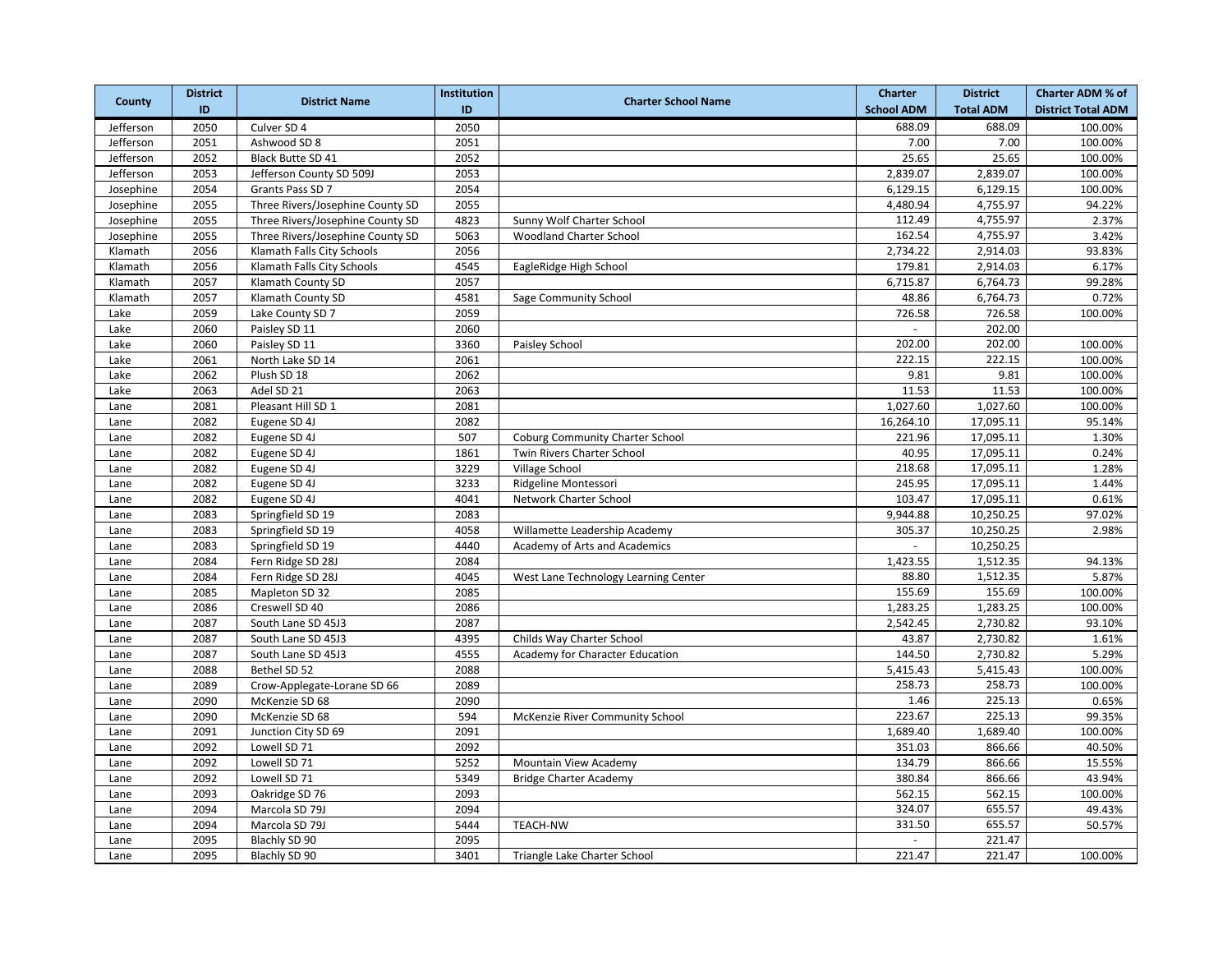|         | <b>District</b> |                             | <b>Institution</b> |                                                  | <b>Charter</b>    | <b>District</b>  | <b>Charter ADM % of</b>   |
|---------|-----------------|-----------------------------|--------------------|--------------------------------------------------|-------------------|------------------|---------------------------|
| County  | ID              | <b>District Name</b>        | ID                 | <b>Charter School Name</b>                       | <b>School ADM</b> | <b>Total ADM</b> | <b>District Total ADM</b> |
| Lane    | 2096            | Siuslaw SD 97J              | 2096               |                                                  | 1,337.00          | 1,337.00         | 100.00%                   |
| Lincoln | 2097            | Lincoln County SD           | 2097               |                                                  | 5,042.61          | 5,535.19         | 91.10%                    |
| Lincoln | 2097            | Lincoln County SD           | 3240               | Lincoln City Career Technical High School        | 46.21             | 5,535.19         | 0.83%                     |
| Lincoln | 2097            | Lincoln County SD           | 3361               | <b>Eddyville Charter School</b>                  | 209.62            | 5,535.19         | 3.79%                     |
| Lincoln | 2097            | Lincoln County SD           | 4038               | Siletz Valley Schools                            | 236.75            | 5,535.19         | 4.28%                     |
| Lincoln | 2097            | Lincoln County SD           | 4468               | Siletz Valley Early College Academy              | $\omega$          | 5,535.19         |                           |
| Linn    | 2099            | Harrisburg SD 7J            | 2099               |                                                  | 804.00            | 804.00           | 100.00%                   |
| Linn    | 2100            | Greater Albany Public SD 8J | 2100               |                                                  | 9,335.89          | 9,335.89         | 100.00%                   |
| Linn    | 2101            | Lebanon Community SD 9      | 2101               |                                                  | 3,842.04          | 4,177.46         | 91.97%                    |
| Linn    | 2101            | Lebanon Community SD 9      | 3505               | Sand Ridge Charter School                        | 335.42            | 4,177.46         | 8.03%                     |
| Linn    | 2102            | Sweet Home SD 55            | 2102               |                                                  | 2,136.54          | 2,276.90         | 93.84%                    |
| Linn    | 2102            | Sweet Home SD 55            | 4484               | Sweet Home Charter School                        | 140.36            | 2,276.90         | 6.16%                     |
| Linn    | 2103            | Scio SD 95                  | 2103               |                                                  | 706.77            | 866.17           | 81.60%                    |
| Linn    | 2103            | Scio SD 95                  | 2994               | Lourdes School                                   | 48.79             | 866.17           | 5.63%                     |
| Linn    | 2103            | Scio SD 95                  | 5457               | <b>Willamette Connections Academy</b>            | 91.49             | 866.17           | 10.56%                    |
| Linn    | 2104            | Santiam Canyon SD 129J      | 2104               |                                                  | 598.00            | 4,468.08         | 13.38%                    |
| Linn    | 2105            | Central Linn SD 552         | 2105               |                                                  | 629.37            | 629.37           | 100.00%                   |
| Linn    | 2105            | Central Linn SD 552         | 5437               | <b>Bridges Community School</b>                  |                   | 629.37           |                           |
| Malheur | 2107            | Jordan Valley SD 3          | 2107               |                                                  | 56.00             | 56.00            | 100.00%                   |
| Malheur | 2108            | Ontario SD 8C               | 2108               |                                                  | 2,389.12          | 2,723.95         | 87.71%                    |
| Malheur | 2108            | Ontario SD 8C               | 4040               | Four Rivers Community School                     | 334.83            | 2,723.95         | 12.29%                    |
| Malheur | 2109            | Juntura SD 12               | 2109               |                                                  | 2.00              | 2.00             | 100.00%                   |
| Malheur | 2110            | Nyssa SD 26                 | 2110               |                                                  | 1,197.86          | 1,197.86         | 100.00%                   |
| Malheur | 2111            | Annex SD 29                 | 2111               |                                                  | 15.12             | 91.91            | 16.45%                    |
| Malheur | 2111            | Annex SD 29                 | 705                | Annex Charter School                             | 76.79             | 91.91            | 83.55%                    |
| Malheur | 2112            | Malheur County SD 51        | 2112               |                                                  | 3.00              | 3.00             | 100.00%                   |
| Malheur | 2113            | Adrian SD 61                | 2113               |                                                  | 290.70            | 290.70           | 100.00%                   |
| Malheur | 2114            | Harper SD 66                | 2114               |                                                  | $\sim$            | 117.15           |                           |
| Malheur | 2114            | Harper SD 66                | 3362               | Harper Charter School                            | 117.15            | 117.15           | 100.00%                   |
| Malheur | 2115            | Arock SD 81                 | 2115               |                                                  | 16.89             | 16.89            | 100.00%                   |
| Malheur | 2116            | Vale SD 84                  | 2116               |                                                  | 900.83            | 900.83           | 100.00%                   |
| Marion  | 2104            | Santiam Canyon SD 129J      | 4399               | <b>Oregon Connections Academy</b>                | 3,870.08          | 4,468.08         | 86.62%                    |
| Marion  | 2137            | Gervais SD 1                | 2137               |                                                  | 988.75            | 1,371.23         | 72.11%                    |
| Marion  | 2137            | Gervais SD 1                | 5392               | Frontier Charter Academy                         | 382.48            | 1,371.23         | 27.89%                    |
| Marion  | 2138            | Silver Falls SD 4J          | 2138               |                                                  | 3,688.35          | 3,946.06         | 93.47%                    |
| Marion  | 2138            | Silver Falls SD 4J          | 784                | <b>Bethany Charter School</b>                    | 133.84            | 3,946.06         | 3.39%                     |
| Marion  | 2138            | Silver Falls SD 4J          | 4746               | The Community Roots School                       | 123.87            | 3,946.06         | 3.14%                     |
| Marion  | 2139            | Cascade SD 5                | 2139               |                                                  | 2,499.29          | 2,499.29         | 100.00%                   |
| Marion  | 2140            | Jefferson SD 14J            | 2140               |                                                  | 814.30            | 814.30           | 100.00%                   |
| Marion  | 2141            | North Marion SD 15          | 2141               |                                                  | 1,822.62          | 1,822.62         | 100.00%                   |
| Marion  | 2142            | Salem-Keizer SD 24J         | 2142               |                                                  | 40,427.60         | 41,142.45        | 98.26%                    |
| Marion  | 2142            | Salem-Keizer SD 24J         | 1358               | <b>Howard Street Charter</b>                     | 179.81            | 41,142.45        | 0.44%                     |
| Marion  | 2142            | Salem-Keizer SD 24J         | 3528               | Optimum Learning Environment Charter School      | 129.32            | 41,142.45        | 0.31%                     |
| Marion  | 2142            | Salem-Keizer SD 24J         | 4210               | Jane Goodall Environmental Middle Charter School | 97.36             | 41,142.45        | 0.24%                     |
| Marion  | 2142            | Salem-Keizer SD 24J         | 4390               | Valley Inquiry Charter School                    | 165.18            | 41,142.45        | 0.40%                     |
| Marion  | 2142            | Salem-Keizer SD 24J         | 4850               | Eagle Charter School                             | 143.18            | 41,142.45        | 0.35%                     |
| Marion  | 2143            | North Santiam SD 29J        | 2143               |                                                  | 2,259.54          | 2,259.54         | 100.00%                   |
| Marion  | 2144            | St Paul SD 45               | 2144               |                                                  | 239.29            | 239.29           | 100.00%                   |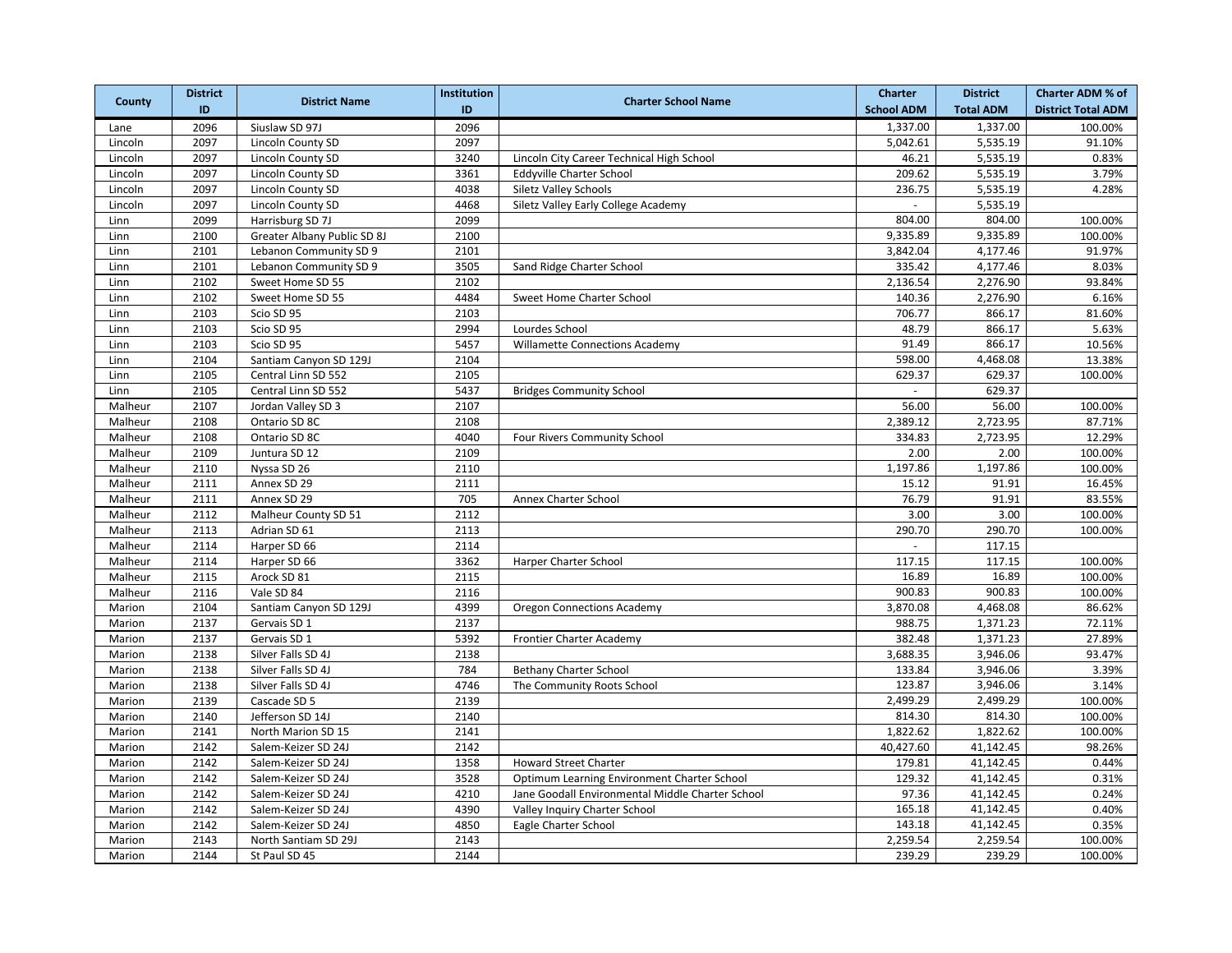|           | <b>District</b> | <b>District Name</b>          | <b>Institution</b> | <b>Charter School Name</b>                      | <b>Charter</b>    | <b>District</b>  | <b>Charter ADM % of</b>   |
|-----------|-----------------|-------------------------------|--------------------|-------------------------------------------------|-------------------|------------------|---------------------------|
| County    | ID              |                               | ID                 |                                                 | <b>School ADM</b> | <b>Total ADM</b> | <b>District Total ADM</b> |
| Marion    | 2145            | Mt Angel SD 91                | 2145               |                                                 | 709.91            | 709.91           | 100.00%                   |
| Marion    | 2146            | Woodburn SD 103               | 2146               |                                                 | 5,419.71          | 5,590.11         | 96.95%                    |
| Marion    | 2146            | Woodburn SD 103               | 4230               | Woodburn Arthur Academy                         | 170.40            | 5,590.11         | 3.05%                     |
| Morrow    | 2147            | Morrow SD 1                   | 2147               |                                                 | 2,263.87          | 2,263.87         | 100.00%                   |
| Morrow    | 3997            | Ione SD R2                    | 3997               |                                                 | $\sim$            | 179.96           |                           |
| Morrow    | 3997            | Ione SD R2                    | 3363               | Ione Community Charter School                   | 179.96            | 179.96           | 100.00%                   |
| Multnomah | 1944            | Scappoose SD 1J               | 958                | Sauvie Island School                            | 213.60            | 2,397.21         | 8.91%                     |
| Multnomah | 2180            | Portland SD 1J                | 2180               |                                                 | 46,476.41         | 48,343.69        | 96.14%                    |
| Multnomah | 2180            | Portland SD 1J                | 3451               | Opal School of the Portland Children's Museum   | 87.98             | 48,343.69        | 0.18%                     |
| Multnomah | 2180            | Portland SD 1J                | 3616               | Trillium                                        | $\equiv$          | 48,343.69        |                           |
| Multnomah | 2180            | Portland SD 1J                | 3991               | Emerson School                                  | 141.95            | 48,343.69        | 0.29%                     |
| Multnomah | 2180            | Portland SD 1J                | 4400               | Portland Arthur Academy Charter School          | 173.23            | 48,343.69        | 0.36%                     |
| Multnomah | 2180            | Portland SD 1J                | 4534               | Portland Village School                         | 390.22            | 48,343.69        | 0.81%                     |
| Multnomah | 2180            | Portland SD 1J                | 4604               | The Cottonwood School of Civics and Science     | 204.88            | 48,343.69        | 0.42%                     |
| Multnomah | 2180            | Portland SD 1J                | 4720               | The Ivy School                                  | 293.73            | 48,343.69        | 0.61%                     |
| Multnomah | 2180            | Portland SD 1J                | 5060               | Le Monde French Immersion Public Charter School | 365.25            | 48,343.69        | 0.76%                     |
| Multnomah | 2180            | Portland SD 1J                | 5218               | Kairos PDX                                      | 210.04            | 48,343.69        | 0.43%                     |
| Multnomah | 2181            | Parkrose SD 3                 | 2181               |                                                 | 3,072.43          | 3,072.43         | 100.00%                   |
| Multnomah | 2182            | Reynolds SD 7                 | 2182               |                                                 | 9,803.41          | 10,842.74        | 90.41%                    |
| Multnomah | 2182            | Reynolds SD 7                 | 3490               | Multnomah Learning Academy                      | 552.23            | 10,842.74        | 5.09%                     |
| Multnomah | 2182            | Reynolds SD 7                 | 4216               | Reynolds Arthur Academy                         | 176.63            | 10,842.74        | 1.63%                     |
| Multnomah | 2182            | Reynolds SD 7                 | 4822               | Rockwood Preparatory Academy                    | 310.47            | 10,842.74        | 2.86%                     |
| Multnomah | 2183            | Gresham-Barlow SD 10J         | 2183               |                                                 | 10,745.78         | 11,806.49        | 91.02%                    |
| Multnomah | 2183            | Gresham-Barlow SD 10J         | 3553               | Center for Advanced Learning                    |                   | 11,806.49        |                           |
| Multnomah | 2183            | Gresham-Barlow SD 10J         | 4601               | Gresham Arthur Academy                          | 173.10            | 11,806.49        | 1.47%                     |
| Multnomah | 2183            | Gresham-Barlow SD 10J         | 4667               | Lewis and Clark Montessori Charter School       | 366.18            | 11,806.49        | 3.10%                     |
| Multnomah | 2183            | Gresham-Barlow SD 10J         | 4740               | Metro East Web Academy                          | 521.43            | 11,806.49        | 4.42%                     |
| Multnomah | 2185            | Centennial SD 28J             | 2185               |                                                 | 5,994.47          | 5,994.47         | 100.00%                   |
| Multnomah | 2186            | Corbett SD 39                 | 2186               |                                                 | 4.54              | 1,176.75         | 0.39%                     |
| Multnomah | 2186            | Corbett SD 39                 | 4592               | Corbett School                                  | 1,172.21          | 1,176.75         | 99.61%                    |
| Multnomah | 2187            | David Douglas SD 40           | 2187               |                                                 | 9,500.52          | 9,662.28         | 98.33%                    |
| Multnomah | 2187            | David Douglas SD 40           | 3580               | Arthur Academy                                  | 161.76            | 9,662.28         | 1.67%                     |
| Multnomah | 2188            | Riverdale SD 51J              | 2188               |                                                 | 589.18            | 589.18           | 100.00%                   |
| Polk      | 2190            | Dallas SD 2                   | 2190               |                                                 | 2,797.71          | 3,187.14         | 87.78%                    |
| Polk      | 2190            | Dallas SD 2                   | 3461               | Luckiamute Valley Charter School                | 191.28            | 3,187.14         | 6.00%                     |
| Polk      | 2190            | Dallas SD 2                   | 5298               | <b>Dallas Community Charter</b>                 | 198.15            | 3,187.14         | 6.22%                     |
| Polk      | 2191            | Central SD 13J                | 2191               |                                                 | 3,276.24          | 3,276.24         | 100.00%                   |
| Polk      | 2192            | Perrydale SD 21               | 2192               |                                                 | 318.31            | 318.31           | 100.00%                   |
| Polk      | 2193            | Falls City SD 57              | 2193               |                                                 | 184.87            | 184.87           | 100.00%                   |
| Sherman   | 2195            | Sherman County SD             | 2195               |                                                 | 263.52            | 263.52           | 100.00%                   |
| Tillamook | 2197            | Tillamook SD 9                | 2197               |                                                 | 2,227.22          | 2,227.22         | 100.00%                   |
| Tillamook | 2198            | Neah-Kah-Nie SD 56            | 2198               |                                                 | 793.60            | 793.60           | 100.00%                   |
| Tillamook | 2199            | Nestucca Valley SD 101J       | 2199               |                                                 | 490.68            | 490.68           | 100.00%                   |
| Umatilla  | 2201            | Helix SD 1                    | 2201               |                                                 | 181.19            | 181.19           | 100.00%                   |
| Umatilla  | 2202            | Pilot Rock SD 2               | 2202               |                                                 | 293.95            | 293.95           | 100.00%                   |
| Umatilla  | 2203            | Echo SD 5                     | 2203               |                                                 | 275.94            | 275.94           | 100.00%                   |
| Umatilla  | 2204            | Umatilla SD 6R                | 2204               |                                                 | 1,396.98          | 1,396.98         | 100.00%                   |
| Umatilla  | 2205            | Milton-Freewater Unified SD 7 | 2205               |                                                 | 1,636.32          | 1,636.32         | 100.00%                   |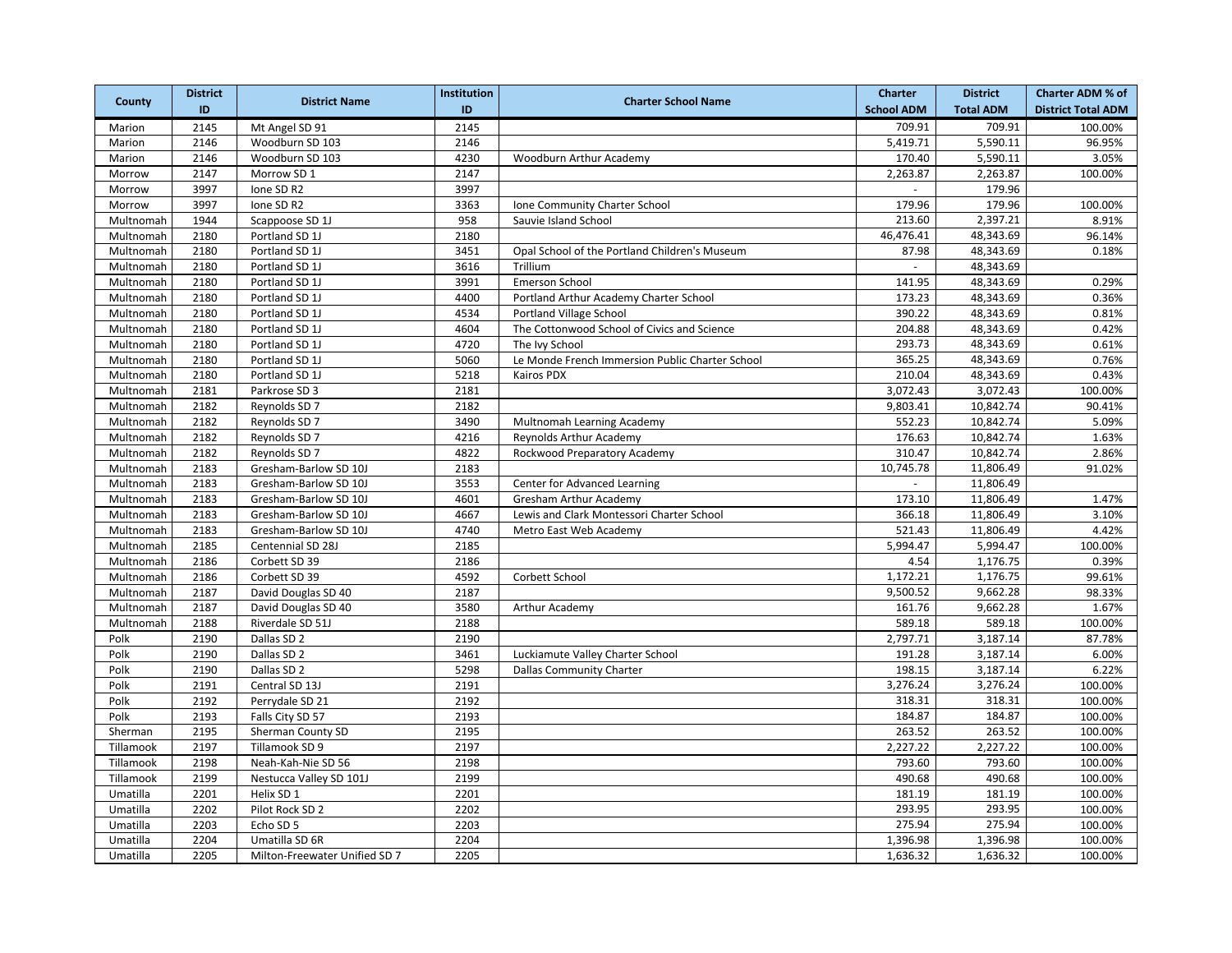|            | <b>District</b> | <b>District Name</b>          | <b>Institution</b> | <b>Charter School Name</b>                                   | <b>Charter</b>    | <b>District</b>  | <b>Charter ADM % of</b>   |
|------------|-----------------|-------------------------------|--------------------|--------------------------------------------------------------|-------------------|------------------|---------------------------|
| County     | ID              |                               | ID                 |                                                              | <b>School ADM</b> | <b>Total ADM</b> | <b>District Total ADM</b> |
| Umatilla   | 2206            | Hermiston SD 8                | 2206               |                                                              | 5,646.57          | 5,646.57         | 100.00%                   |
| Umatilla   | 2207            | Pendleton SD 16               | 2207               |                                                              | 2,940.55          | 3,030.02         | 97.05%                    |
| Umatilla   | 2207            | Pendleton SD 16               | 4202               | Nixyaawii Community School                                   | 89.47             | 3,030.02         | 2.95%                     |
| Umatilla   | 2208            | Athena-Weston SD 29RJ         | 2208               |                                                              | 578.95            | 578.95           | 100.00%                   |
| Umatilla   | 2209            | Stanfield SD 61               | 2209               |                                                              | 531.93            | 531.93           | 100.00%                   |
| Umatilla   | 2210            | Ukiah SD 80R                  | 2210               |                                                              | 27.00             | 27.00            | 100.00%                   |
| Union      | 2212            | La Grande SD 1                | 2212               |                                                              | 2,296.86          | 2,296.86         | 100.00%                   |
| Union      | 2213            | Union SD 5                    | 2213               |                                                              | 375.86            | 375.86           | 100.00%                   |
| Union      | 2214            | North Powder SD 8J            | 2214               |                                                              |                   | 266.84           |                           |
| Union      | 2214            | North Powder SD 8J            | 3365               | North Powder Charter School                                  | 266.84            | 266.84           | 100.00%                   |
| Union      | 2215            | Imbler SD 11                  | 2215               |                                                              |                   | 286.04           |                           |
| Union      | 2215            | Imbler SD 11                  | 1079               | Imbler Charter School                                        | 286.04            | 286.04           | 100.00%                   |
| Union      | 2216            | Cove SD 15                    | 2216               |                                                              |                   | 289.39           |                           |
| Union      | 2216            | Cove SD 15                    | 3434               | Cove Charter School                                          | 289.39            | 289.39           | 100.00%                   |
| Union      | 2217            | Elgin SD 23                   | 2217               |                                                              | 419.43            | 419.43           | 100.00%                   |
| Wallowa    | 2219            | Joseph SD 6                   | 2219               |                                                              | 8.00              | 251.55           | 3.18%                     |
| Wallowa    | 2219            | Joseph SD 6                   | 1087               | Joseph Charter School                                        | 243.55            | 251.55           | 96.82%                    |
| Wallowa    | 2220            | Wallowa SD 12                 | 2220               |                                                              | 188.14            | 188.14           | 100.00%                   |
| Wallowa    | 2221            | Enterprise SD 21              | 2221               |                                                              | 404.89            | 404.89           | 100.00%                   |
| Wallowa    | 2222            | Troy SD 54                    | 2222               |                                                              | 1.69              | 1.69             | 100.00%                   |
| Wasco      | 2225            | South Wasco County SD 1       | 2225               |                                                              | 223.50            | 223.50           | 100.00%                   |
| Wasco      | 2229            | Dufur SD 29                   | 2229               |                                                              | 336.47            | 336.47           | 100.00%                   |
| Wasco      | 4131            | North Wasco County SD 21      | 4131               |                                                              | 2,712.26          | 2,906.95         | 93.30%                    |
| Wasco      | 4131            | North Wasco County SD 21      | 1095               | <b>Mosier Community School</b>                               | 194.69            | 2,906.95         | 6.70%                     |
| Washington | 2103            | Scio SD 95                    | 5061               | Oregon Virtual Education                                     | 19.12             | 866.17           | 2.21%                     |
| Washington | 2239            | Hillsboro SD 1J               | 2239               |                                                              | 19,802.21         | 20,026.36        | 98.88%                    |
| Washington | 2239            | Hillsboro SD 1J               | 4206               | City View Charter School                                     | 224.15            | 20,026.36        | 1.12%                     |
| Washington | 2240            | Banks SD 13                   | 2240               |                                                              | 1,140.71          | 1,140.71         | 100.00%                   |
| Washington | 2241            | Forest Grove SD 15            | 2241               |                                                              | 5,820.04          | 6,022.54         | 96.64%                    |
| Washington | 2241            | Forest Grove SD 15            | 4595               | <b>Forest Grove Community School</b>                         | 202.50            | 6,022.54         | 3.36%                     |
| Washington | 2242            | <b>Tigard-Tualatin SD 23J</b> | 2242               |                                                              | 12,236.46         | 12,461.11        | 98.20%                    |
| Washington | 2242            | <b>Tigard-Tualatin SD 23J</b> | 3579               | Multi-sensory Instruction Teaching Children Hands-On (MITCH) | 224.65            | 12,461.11        | 1.80%                     |
| Washington | 2243            | Beaverton SD 48J              | 2243               |                                                              | 40,159.68         | 40,895.72        | 98.20%                    |
| Washington | 2243            | Beaverton SD 48J              | 4805               | Arco Iris Spanish Immersion School                           | 427.21            | 40,895.72        | 1.04%                     |
| Washington | 2243            | Beaverton SD 48J              | 4867               | Hope Chinese Charter School                                  | 308.83            | 40,895.72        | 0.76%                     |
| Washington | 2244            | Sherwood SD 88J               | 2244               |                                                              | 5,035.49          | 5,258.66         | 95.76%                    |
| Washington | 2244            | Sherwood SD 88J               | 4220               | Sherwood Charter School                                      | 223.17            | 5,258.66         | 4.24%                     |
| Washington | 2245            | Gaston SD 511J                | 2245               |                                                              | 540.42            | 540.42           | 100.00%                   |
| Wheeler    | 2247            | Spray SD 1                    | 2247               |                                                              | 55.38             | 55.38            | 100.00%                   |
| Wheeler    | 2248            | Fossil SD 21J                 | 2248               |                                                              | $\sim$            | 1,016.24         |                           |
| Wheeler    | 2248            | Fossil SD 21J                 | 1205               | <b>Fossil Charter School</b>                                 | 1,016.24          | 1,016.24         | 100.00%                   |
| Wheeler    | 2249            | Mitchell SD 55                | 2249               |                                                              | 46.94             | 535.44           | 8.77%                     |
| Wheeler    | 2249            | Mitchell SD 55                | 5150               | Insight School of Oregon Painted Hills                       | 289.92            | 535.44           | 54.15%                    |
| Wheeler    | 2249            | Mitchell SD 55                | 5440               | Cascade Virtual Academy                                      | 120.76            | 535.44           | 22.55%                    |
| Wheeler    | 2249            | Mitchell SD 55                | 5441               | Destinations Career Academy of Oregon                        | 77.82             | 535.44           | 14.53%                    |
| Yamhill    | 2251            | Yamhill Carlton SD 1          | 2251               |                                                              | 1,032.58          | 1,032.58         | 100.00%                   |
| Yamhill    | 2252            | Amity SD 4J                   | 2252               |                                                              | 787.54            | 820.04           | 96.04%                    |
| Yamhill    | 2252            | Amity SD 4J                   | 4505               | Eola Hills Charter School                                    | 32.50             | 820.04           | 3.96%                     |